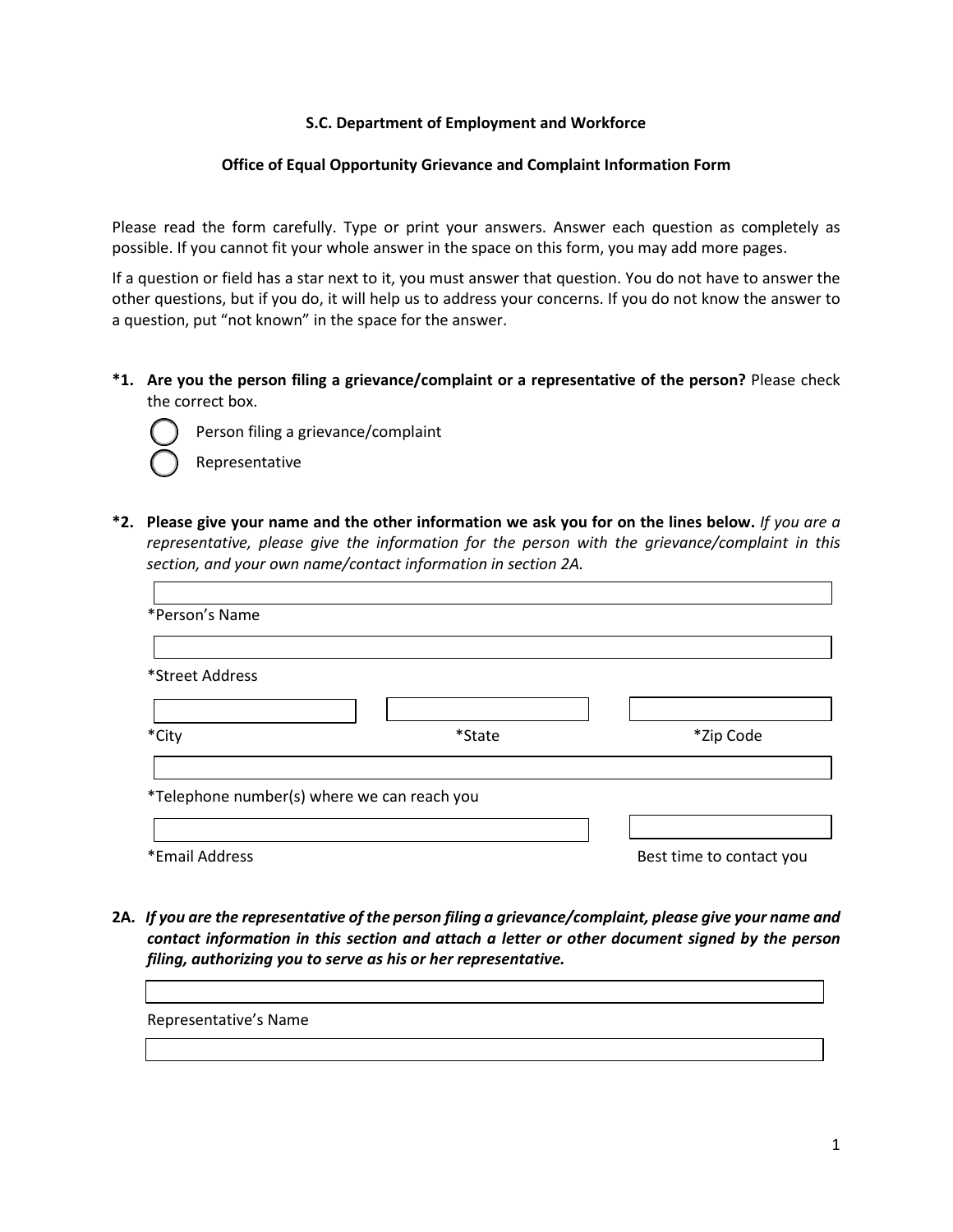Street Address

| City                                       | State | Zip Code |  |  |  |
|--------------------------------------------|-------|----------|--|--|--|
|                                            |       |          |  |  |  |
| Telephone number(s) where we can reach you |       |          |  |  |  |
|                                            |       |          |  |  |  |

Email Address **Best time to contact you** 

*For the rest of the questions on this form, if you are filing this grievance/complaint on behalf of someone else, "you" means that person (the one with the grievance/complaint), not you personally. Please give the answers the person with the grievance/complaint would give if he or she was filling out the form.*

**\*3. This grievance/complaint is about something that happened to (Please check the appropriate box):**

Only me Me and other people Other people, but not me

**\*4. Please give me the name of the agency, organization, or business that you are complaining about.**  If you have any contact information for the agency, organization, or business, and/or if you know the name of the person(s) with whom you have a concern, please give that information as well. If you need more space, please attach more pages to the form.

| *Name of the Agency, Organization, or Business |           | Telephone Number(s)  |
|------------------------------------------------|-----------|----------------------|
|                                                |           |                      |
| <b>Street or Mailing Address</b>               |           | <b>Email Address</b> |
|                                                |           |                      |
| Name of Person Involved                        | Job Title | <b>Email Address</b> |

**\*5. What program was involved in the issue you are complaining about?** If you do not know the name of the program, or your complaint does not involve an SC Works Center or a state or local government agency, please check "Do not know."



Vocational Rehabilitation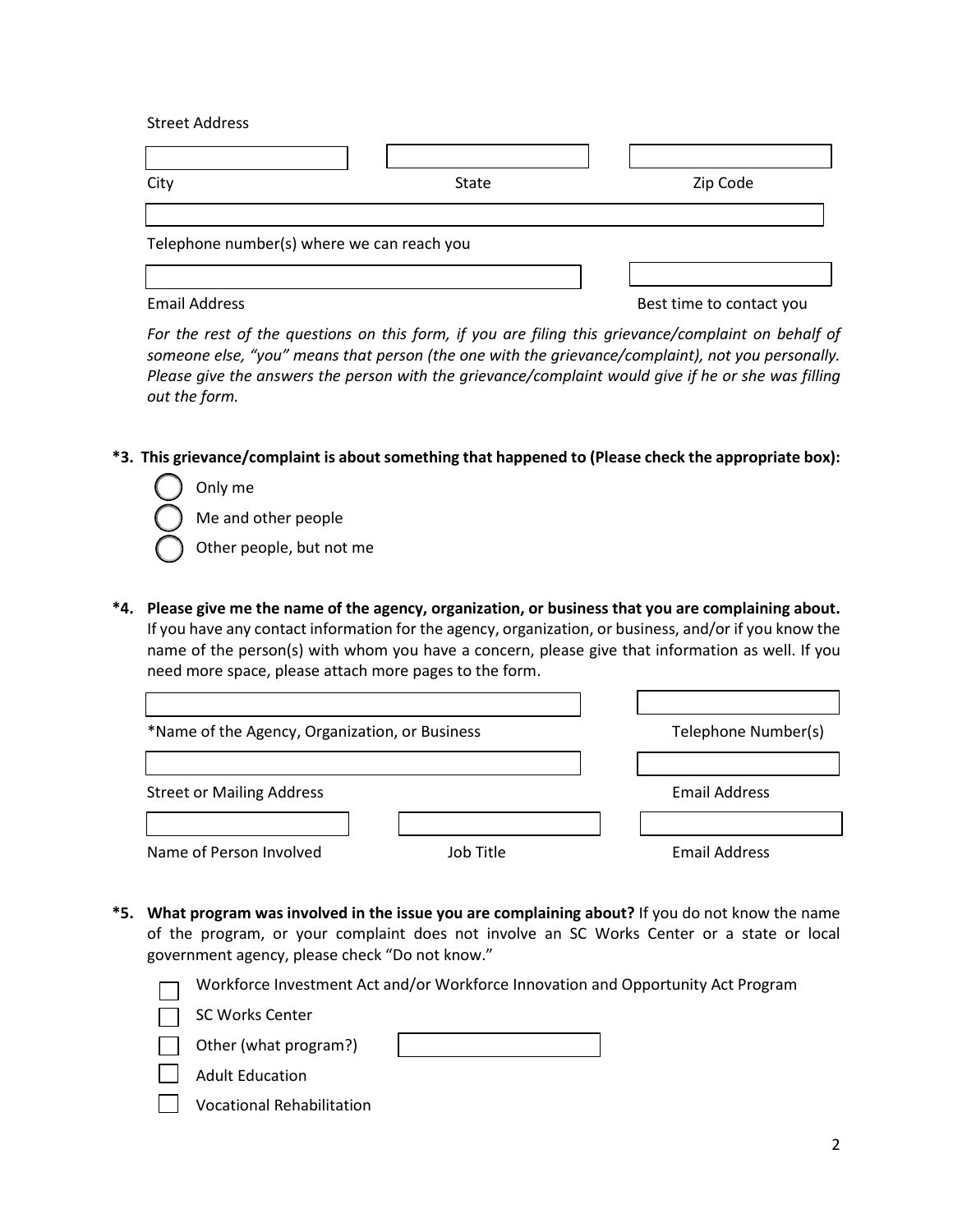

State or Local Government

Do not know

**\*6. Please explain what happened. If you believe you (or someone else) were harmed by what happened, explain how you were harmed.** Please be specific. (Please attach additional information, if needed.)

**\*7. On what date(s) did the event(s) you described take place?**

| 7A. Date of first event:       |  |  |
|--------------------------------|--|--|
| 7B. Date of most recent event: |  |  |

**7C. If the date of the most recent event was more than 180 days ago, please explain why you did not file a grievance/complaint before now.** Attach additional pages if you need more space.